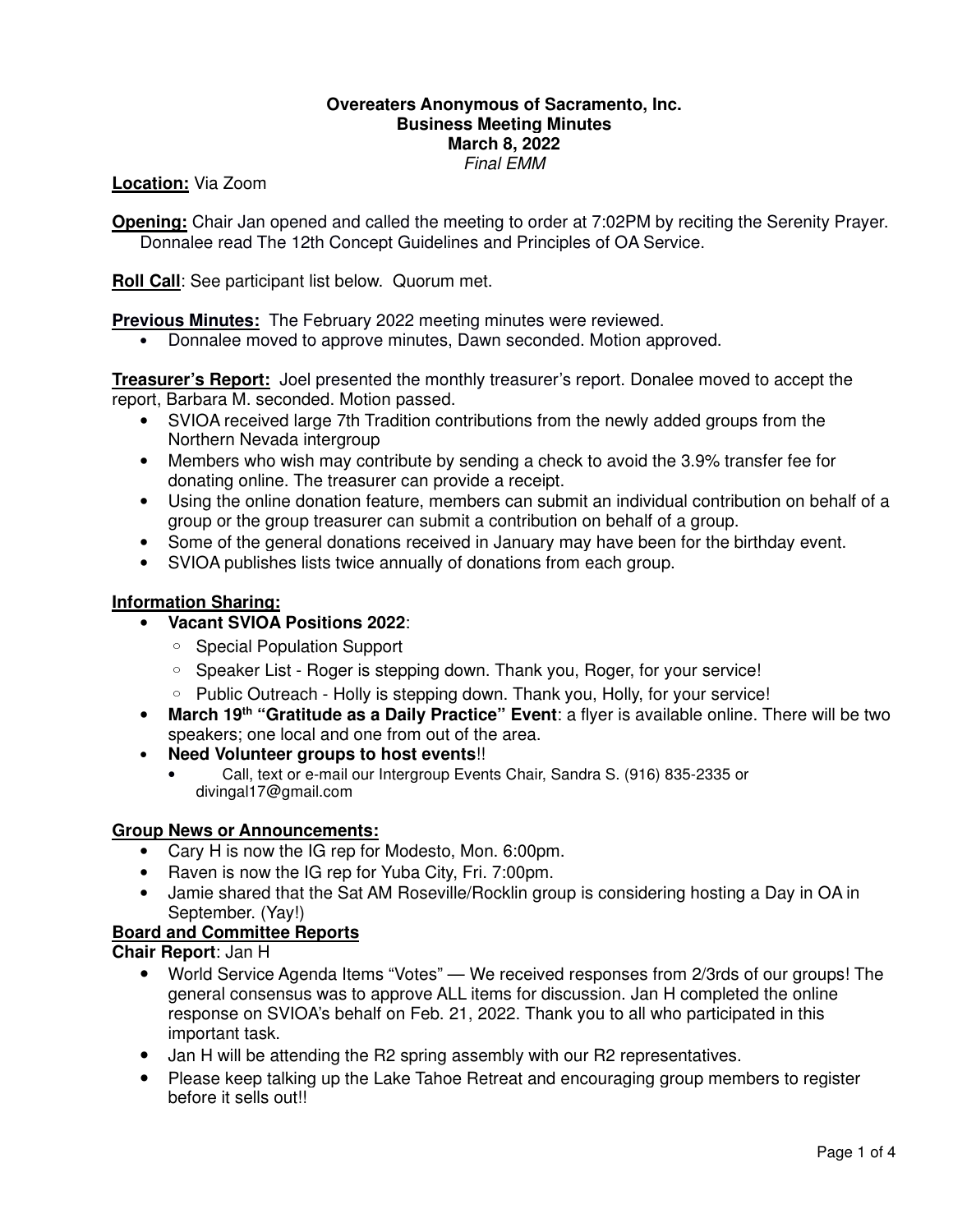- We're still looking for groups to host events. OA.org has wonderful resources and SVIOA can assist in planning.
- Go check out the sacvalleyoa.org website to see all the amazing things available.

## **Vice Chair Report**: Scarlet

• Scarlet sends out our event fliers to other Intergroups in Region 2. Please be sure to share your group flyers with her.

## **World Service Delegates:**

- Barbara M: World Service has provided REVISED guidelines for screen sharing OA literature. At a registered OA virtual meeting, you can screen-share or audio-share any OA literature as long as it does not become preserved in a permanent format. For example, OA books may be screen-shared for group reading during a meeting. Where possible, the copyright should be included. Only free, downloadable literature may be shared via mobile messaging and social media.
- Judy L: There are currently four vacancies on the World Service Board. Contact Judy L for more information and the qualifying requirements.

#### **R2 Reps**:

- Nancy shared the R2 Town Hall survey on topics of interest where individuals, groups, and intergroups would like help from R2. This survey went out to the groups with last month's key messages. There is still time to send responses to Nancy before the spring assembly at the end of March.
- Kathryn: Continuing work on the 12th Step Within committee
- Our R2 reps will be attending the spring assembly virtually. Jan H will be attending in Curt's place.

### **Bylaws**: Scarlet

• No report.

### **Events**: Sandra S

- Help is available for any group interested in hosting an event. It's a fun and great unity (bonding) experience for groups. Contact Sandra at (916) 835-2335 for a free, no obligation consultation on ideas and support!
- Ideas suggested by members in attendance included events focusing on diversity and hybrid meetings including groups in Mexico.

### **Group Support/Zoom:** Gerri

• No report.

#### **Speaker list:** Vacant

#### **Answer Phone**: Diane B - absent

• No report.

### **Meeting List**: Dawn S

• There are a number of meetings with no contact person listed. Please contact Dawn whenever there is a change of contact person for the meeting. Changes are generally made to the website meeting list on weekends. Dawn's e-mail address is: dawn.strickler@gmail.com.

#### **Newsletter**: Christina H - absent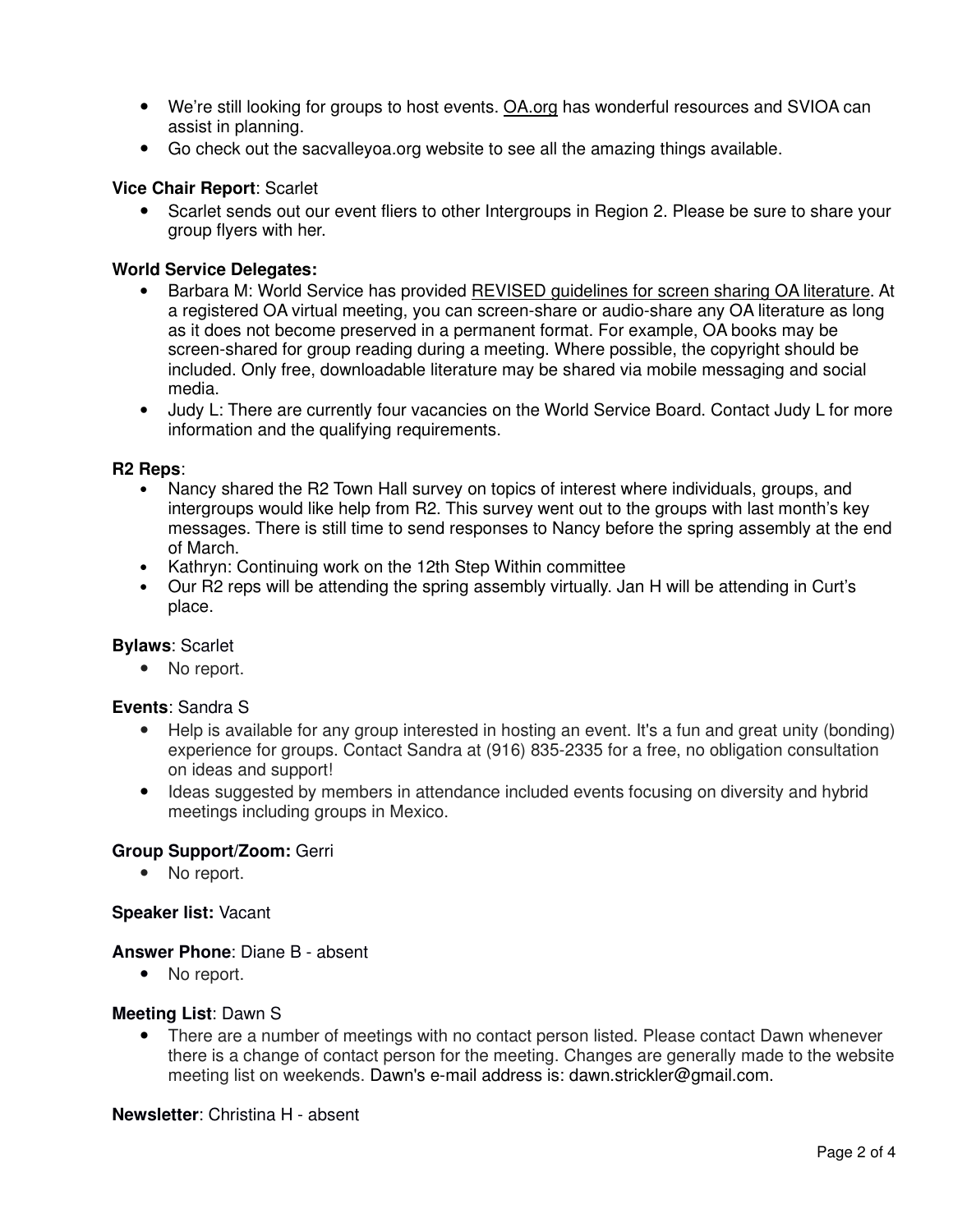• No report.

# **Retreat:** Rick Z - absent

- Jan H reported on Rick's behalf that that there are 54 members registered which is 67% of our capacity. There are two requests for scholarships. (Those members who receive scholarships do service at the retreat.)
- The committee has received a number of suggestions for speakers. They are reviewing podcasts before making a selection of a leader for the retreat.
- Register at sacvalleyoa.org.

# **Special Population Focus**: Vacant

• No report.

# **Sponsorship:** Cary H

• Cary receives several requests per week! Members are talking to newcomers and referring them to Cary.

# **Continuing Business:**

None

# **New Business:**

• Jamie raised the issue of OA literature available in hard copy or digital format at libraries. What is available and how would we get our literature into local libraries. Gail will research this topic and report at the next intergroup meeting.

**Adjourned** at 7:58pm with Jan reading the OA Responsibility Pledge and the OA Promises.